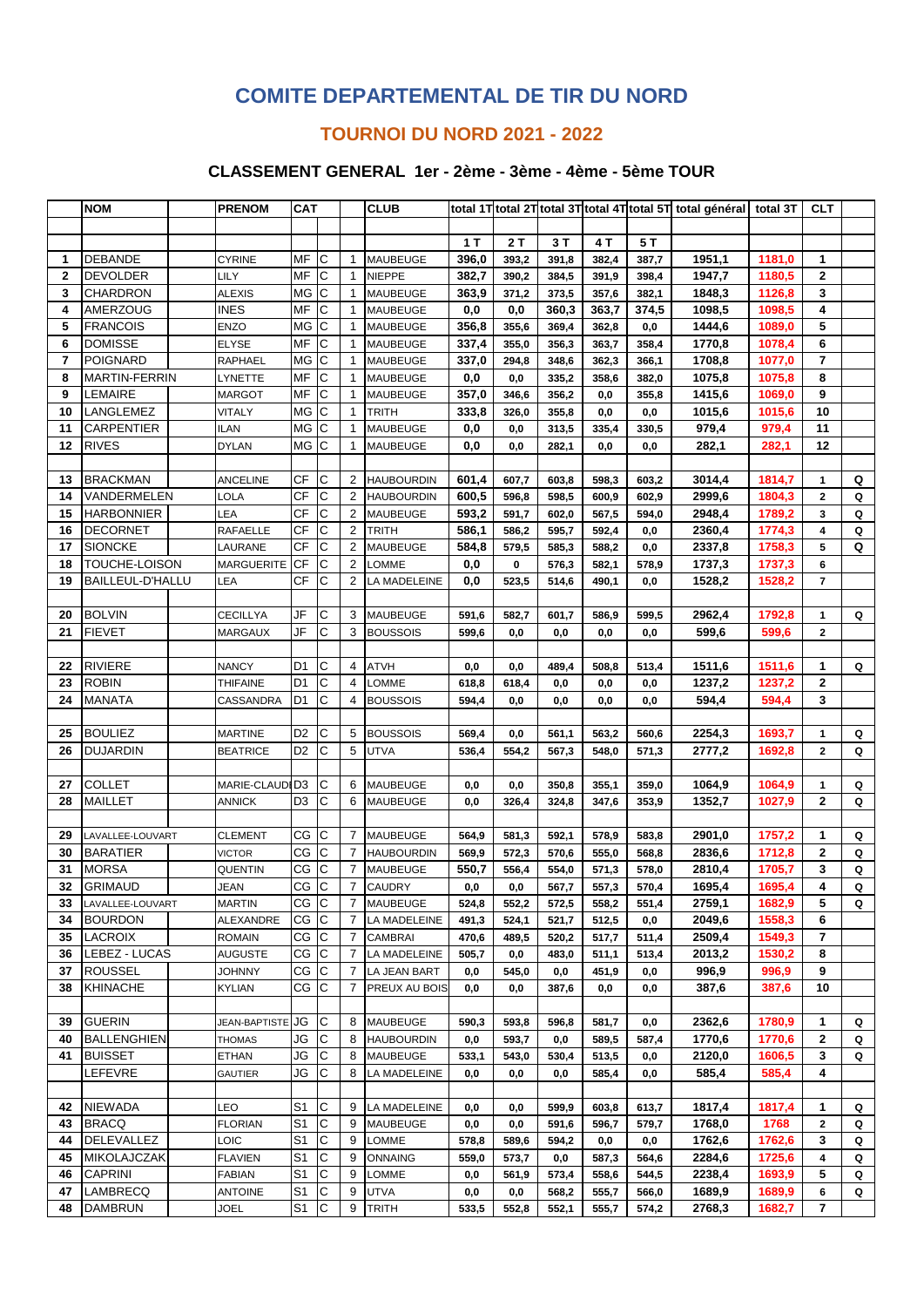| 49 | <b>COPIN</b>                         | <b>FREDERIC</b>    | S <sub>1</sub>                   | C            | 9      | <b>HAUBOURDIN</b> | 517,6 | 0,0   | 564,3 | 543,8 | 560,5       | 2186,2     | 1668,6     | 8                 |    |
|----|--------------------------------------|--------------------|----------------------------------|--------------|--------|-------------------|-------|-------|-------|-------|-------------|------------|------------|-------------------|----|
| 50 | <b>DETRE</b>                         | <b>CYRIL</b>       | S <sub>1</sub>                   | C            | 9      | CAPELLE           | 393,5 | 0,0   | 413,9 | 444,7 | 444,6       | 1696,7     | 1303,2     | 9                 |    |
|    |                                      |                    |                                  |              |        |                   |       |       |       |       |             |            |            |                   |    |
| 51 | LECUYER                              | <b>MICHAEL</b>     | S <sub>2</sub>                   | C            | 10     | <b>AULNOYE</b>    | 568,3 | 576,4 | 0,0   | 585,7 | 0,0         | 1730,4     | 1730,4     | 1                 | Q  |
| 52 | <b>DEMAIN</b>                        | LAURENT            | S <sub>2</sub>                   | С            | 10     | <b>BOUSSOIS</b>   | 561,5 | 567,2 | 583,2 | 577,6 | 0,0         | 2289,5     | 1728,0     | $\mathbf{2}$      | Q  |
|    | <b>POIGNARD</b>                      | <b>REGIS</b>       | S <sub>2</sub>                   | С            | 10     | <b>BOUSSOIS</b>   | 567,2 | 562,5 | 561,3 | 564,1 | 558,7       | 2813,8     | 1693,8     | 3                 | Q  |
| 53 | <b>FOURCHET</b>                      | <b>EMMANUEL</b>    | S <sub>2</sub>                   | С            | 10     | <b>AULNOYE</b>    | 544,6 | 522,4 | 545,9 | 0,0   | 0,0         | 1612,9     | 1612,9     | 4                 | Q  |
| 54 | WATERBLEZ                            | ARNAUD             | S <sub>2</sub>                   | С            | 10     | WASQUEHAL         | 0,0   | 481,2 | 496,5 | 507,3 | 507,0       | 1992,0     | 1510,8     | 5                 |    |
| 55 | <b>BOUVARD</b>                       | <b>BRUNO</b>       | S <sub>2</sub>                   | C            | 10     | <b>CAPELLE</b>    | 463,1 | 453,5 | 468,7 | 470,0 | 0,0         | 1855,3     | 1401,8     | 6                 |    |
| 56 | WASCAT                               | <b>FRANCK</b>      | S <sub>2</sub>                   | C            | 10     | LA MADELEINE      | 0,0   | 0,0   | 0,0   | 581,5 | 592,1       | 1173,6     | 1173,6     | 7                 |    |
| 57 | DAYEZ                                | <b>DOMINIQUE</b>   | S <sub>2</sub>                   | С            | 10     | <b>BOUSSOIS</b>   | 0,0   | 0,0   | 0,0   | 582,7 | 587,7       | 1170,4     | 1170,4     | 8                 |    |
| 58 | VANSINGLE                            | <b>DAVID</b>       | S <sub>2</sub>                   | С            | 10     | <b>CROIX</b>      | 0,0   | 0,0   | 357,1 | 317,0 | 0,0         | 674,1      | 674,1      | 9                 |    |
| 59 | <b>COLIN</b>                         | <b>DAVID</b>       | S <sub>2</sub>                   | С            | 10     | LA MADELEINE      | 0,0   | 0,0   | 589,8 | 0,0   | 0,0         | 589,8      | 589,8      | 10                |    |
|    | <b>DELARUE</b>                       | JOEL               | S2                               | С            | 10     | <b>CAPELLE</b>    | 0,0   | 0,0   | 362,2 | 0,0   | 0,0         | 362,2      | 362,2      | 11                |    |
|    |                                      |                    |                                  |              |        |                   |       |       |       |       |             |            |            |                   |    |
| 60 | <b>DOCOCHE</b>                       | <b>PASCAL</b>      | S <sub>3</sub>                   | С            | 11     | <b>UTVA</b>       | 0,0   | 589,3 | 587,4 | 0,0   | 585,6       | 1762,3     | 1762,3     | 1                 | Q  |
| 61 | JENICOT                              | JEAN LUC           | S <sub>3</sub>                   | С            | 11     | <b>BOUSSOIS</b>   | 581,4 | 579,9 | 576,2 | 587,7 | 577,8       | 2903,0     | 1749,0     | 2                 | Q  |
| 62 | MINNE                                |                    | S <sub>3</sub>                   | C            | 11     | LOMME             |       |       |       |       |             | 2224,8     |            | 3                 | Q  |
|    | LABY                                 | ROGER              | S <sub>3</sub>                   | С            |        |                   | 549,3 | 0,0   | 553,1 | 569,1 | 553,3       |            | 1675,5     | 4                 |    |
| 63 |                                      | <b>PATRICK</b>     |                                  | C            | 11     | <b>RONCHIN</b>    | 528,7 | 503,5 | 575,0 | 534,2 | 553,0       | 2694,4     | 1662,2     |                   | Q  |
| 64 | <b>DELANGUE</b>                      | <b>CLAUDE</b>      | S <sub>3</sub><br>S <sub>3</sub> | C            | 11     | <b>NIEPPE</b>     | 0,0   | 545,7 | 534,6 | 528,9 | 0,0         | 1609,2     | 1609,2     | 5                 | Q  |
| 65 | <b>MILLEVILLE</b>                    | <b>ERIC</b>        |                                  |              | 11     | <b>NIEPPE</b>     | 513,2 | 0,0   | 516,8 | 538,9 | 515,6       | 2084,5     | 1571,3     | 6                 |    |
| 66 | LEMMEN                               | <b>JEAN-CLAUDE</b> | S <sub>3</sub>                   | С            | 11     | <b>BOUSSOIS</b>   | 0,0   | 508,3 | 491,7 | 478,8 | 540,3       | 2019,1     | 1540,3     | 7                 |    |
| 67 | <b>BURBAUD</b>                       | <b>FRANCIS</b>     | S <sub>3</sub>                   | С            | 11     | <b>UTVA</b>       | 0,0   | 470,9 | 426,7 | 455,4 | 465,9       | 1818,9     | 1392,2     | 8                 |    |
| 68 | <b>CHOQUET</b>                       | <b>BERNARD</b>     | S <sub>3</sub>                   | С            | 11     | <b>ONNAING</b>    | 430,3 | 363,6 | 402,1 | 397,6 | 373,1       | 1966,7     | 1230,0     | 9                 |    |
| 69 | <b>DUJARDIN</b>                      | <b>PARFAIT</b>     | S <sub>3</sub>                   | С            | 11     | <b>UTVA</b>       | 356,6 | 353,7 | 326,6 | 351,4 | 380,1       | 1768,4     | 1090,4     | 10                |    |
| 70 | <b>DOCOCHE</b>                       | <b>DIDIER</b>      | S <sub>3</sub>                   | С            | 11     | <b>UTVA</b>       | 515,5 | 0,0   | 0,0   | 0,0   | 0,0         | 515,5      | 515,5      | 11                |    |
|    | <b>BERTINCHON LOUIS</b>              |                    |                                  |              |        |                   |       |       |       |       |             |            |            |                   |    |
| 71 |                                      | <b>PARA TIR</b>    | CG<br>S <sub>1</sub>             | С            | 27     | <b>UTVA</b>       | 0,0   | 623,4 | 621,2 | 622,5 | 0,0         | 1867,1     | 1867,1     | 1<br>$\mathbf{2}$ | HP |
| 72 | DUCHENE SEBASTIEN                    | <b>PARA TIR</b>    |                                  | C            | 27     | <b>UTVA</b>       | 0,0   | 0,0   | 613,4 | 619,4 | 625,0       | 1857,8     | 1857,8     |                   | ΗP |
|    |                                      |                    |                                  |              |        |                   |       |       |       |       |             |            |            |                   |    |
|    |                                      |                    |                                  |              |        |                   |       |       |       |       |             |            |            |                   |    |
|    |                                      |                    | MG P                             |              | 1      |                   |       |       |       |       |             |            |            | 1                 |    |
| 73 | <b>FILMOTTE</b>                      | <b>ALEXIS</b>      |                                  |              |        | <b>FRASNOY</b>    | 338   | 342   | 341   | 340   | 0,0         | 1361       | 1023,0     |                   |    |
|    |                                      |                    | CF                               | P            |        |                   |       |       |       |       |             |            |            |                   |    |
| 74 | <b>DETRE</b>                         | CHLOE              | <b>CF</b>                        | P            | 2      | <b>CAUDRY</b>     | 520   | 521   | 522   | 540   | 0           | 2103       | 1583       | 1                 | Q  |
| 75 | <b>DELOBEL</b>                       | LYSSA              | <b>CF</b>                        | P            | 2      | <b>FRASNOY</b>    | 500   | 529   | 519   | 0,0   | 529,0       | 2077       | 1577       | $\mathbf{2}$      | Q  |
| 76 | <b>GUIGNARD</b>                      | LEA                | <b>CF</b>                        | P            | 2      | LA MADELEINE      | 502   | 502   | 516   | 502   | 465         | 2487       | 1520       | 3                 | Q  |
| 77 | <b>MANNESIER</b><br><b>BELEMBERT</b> | YAELLE             | СF                               | P            | 2<br>2 | <b>WATTRELOS</b>  | 0     | 483   | 497   | 0     | 0           | 980<br>420 | 980<br>420 | 4<br>5            |    |
| 78 |                                      | AMANDINE           |                                  |              |        | <b>WATTRELOS</b>  | 0     | 420   | 0     | 0     | 0           |            |            |                   |    |
| 79 | <b>HOCHART</b>                       | <b>CHLOE</b>       | JF                               | P            | 3      | <b>WATTRELOS</b>  | 0     | 544   | 544   | 535   | 0           | 1623       | 1623       | 1                 | Q  |
| 80 | <b>MARISSAL</b>                      | ANGELINE           | JF                               | <b>P</b>     | 3      | <b>ONNAING</b>    | 533   | 0     | 0     | 533   | 509         | 1575       | 1575       | 2                 | Q  |
| 81 | <b>PROUVEUR</b>                      | LEA                | JF                               | P            | 3      | <b>WATTRELOS</b>  | 0     | 0     | 531   | 0     | 0           | 531        | 531        | 3                 |    |
|    |                                      |                    |                                  |              |        |                   |       |       |       |       |             |            |            |                   |    |
| 82 | <b>PASSIEUX</b>                      | <b>CLOTHILDE</b>   | D <sub>1</sub>                   | $\mathsf{P}$ | 4      | LA MADELEINE      | 0     | 561   | 0     | 548   | 550         | 1659       | 1659       | 1                 | Q  |
| 83 | <b>PLACE</b>                         | <b>DOROTHEE</b>    | D1                               | P            | 4      | <b>WATTRELOS</b>  | 545   | 541   | 542   | 0     | 0           | 1628       | 1628       | $\mathbf{2}$      | Q  |
| 84 | <b>MAHIEUX</b>                       | <b>MELISA</b>      | D <sub>1</sub>                   | P            | 4      | LA JEAN BART      | 0     | 431   | 0     | 430   | 468         | 1329       | 1329       | 3                 |    |
| 85 | <b>DAYEZ</b>                         | <b>VIRGINIE</b>    | D <sub>1</sub>                   | P            | 4      | LA MADELEINE      | 0     | 517   | 0     | 543   | 0           | 1060       | 1060       | 4                 |    |
| 86 | <b>PARENT</b>                        | <b>ROSALIE</b>     | D <sub>1</sub>                   | P            | 4      | <b>DOUAI</b>      | 530   | 516   | 0     | 0     | 0           | 1046       | 1046       | 5                 |    |
| 87 | <b>MORIVAL</b>                       | <b>FLORIANE</b>    | D <sub>1</sub>                   | P            | 4      | LA MADELEINE      | 0     | 0     | 0     | 503   | 0           | 503        | 503        | 6                 |    |
|    | VIVIER                               | <b>ALICE</b>       | D1                               | P            | 4      | <b>RAISMES</b>    | 432   | 0     | 0     | 0     | $\mathbf 0$ | 432        | 432        | 7                 |    |
|    |                                      |                    |                                  |              |        |                   |       |       |       |       |             |            |            |                   |    |
| 88 | <b>JONNEQUIN</b>                     | SOPHIE             | D <sub>2</sub>                   | P            | 5      | <b>ST QUENTIN</b> | 522   | 534   | 543   | 0     | 539         | 2138       | 1616       | <b>HM</b>         |    |
| 89 | TOUCHE-LOISON                        | <b>STEPHANIE</b>   | D <sub>2</sub>                   | P            | 5      | LOMME             | 523   | 483   | 535   | 533   | 536         | 2610       | 1604       | 1                 | Q  |
| 90 | <b>LEROY</b>                         | <b>ISABELLE</b>    | D <sub>2</sub>                   | P            | 5      | <b>UTVA</b>       | 0     | 519   | 533   | 415   | 521         | 1988       | 1573       | $\mathbf{2}$      | Q  |
| 91 | <b>LEPINOY</b>                       | SYLVAINE           | D <sub>2</sub>                   | P            | 5      | <b>RAISMES</b>    | 498   | 0     | 500   | 521   | 489         | 2008       | 1519       | 3                 |    |
| 92 | <b>DUPETIT</b>                       | NATHALIE           | D <sub>2</sub>                   | P            | 5      | LA JEAN BART      | 0     | 315   | 378   | 347   | 356         | 1396       | 1081       | 4                 |    |
|    | TOURNAUX                             | VERONIQUE          | D <sub>2</sub>                   | P            | 5      | WASQUEHAL         | 0     | 0     | 0     | 375   | 389         | 764        | 764        | 5                 |    |
|    |                                      |                    |                                  |              |        |                   |       |       |       |       |             |            |            |                   |    |
|    |                                      |                    |                                  |              |        |                   | 329   | 334   |       |       | 351         |            |            |                   | Q  |
| 93 | <b>ROBERT</b>                        |                    | D <sub>3</sub>                   | P            | 6      |                   |       |       | 0     | 350   |             | 1364       | 1035       |                   |    |
| 94 |                                      | <b>JOCELYNE</b>    | D <sub>3</sub>                   | P            | 6      | <b>AULNOYE</b>    |       | 329   | 0     | 320   | 322         |            |            | 1<br>$\mathbf{2}$ | Q  |
|    | PRIEM                                | ODETTE             |                                  |              |        | <b>AULNOYE</b>    | 325   |       |       |       |             | 1296       | 976        |                   |    |
| 95 | <b>JAKUBOSWKI</b>                    | <b>CECILIEN</b>    | CG P                             |              | 7      | <b>WATTRELOS</b>  | 541   | 516   | 521   | 508   | 509         | 2595       | 1578       | 1                 | Q  |
| 96 |                                      | <b>NOAH</b>        | $CG$ $P$                         |              | 7      | <b>NIEPPE</b>     | 517   | 479   | 476   | 501   | 516         | 2489       | 1534       | $\mathbf{2}$      | Q  |
| 97 | <b>MEURILLON</b><br><b>ROUE</b>      | <b>NOA</b>         | $CG$ $P$                         |              | 7      | <b>MAUBEUGE</b>   | 482   | 501   | 486   | 0,0   | 0,0         | 1469       | 1469       | 3                 | Q  |
| 98 | <b>STEVENART</b>                     | QUENTIN            | CG P                             |              | 7      | <b>MAUBEUGE</b>   | 473   | 490   | 477   | 0     | 0           | 1440       | 1440       | 4                 | Q  |
| 99 | <b>CARPENTIER</b>                    | <b>ANTOINE</b>     | CG P                             |              | 7      | <b>FRASNOY</b>    | 485   | 0     | 470   | 442   | 0           | 1397       | 1397       | 5                 |    |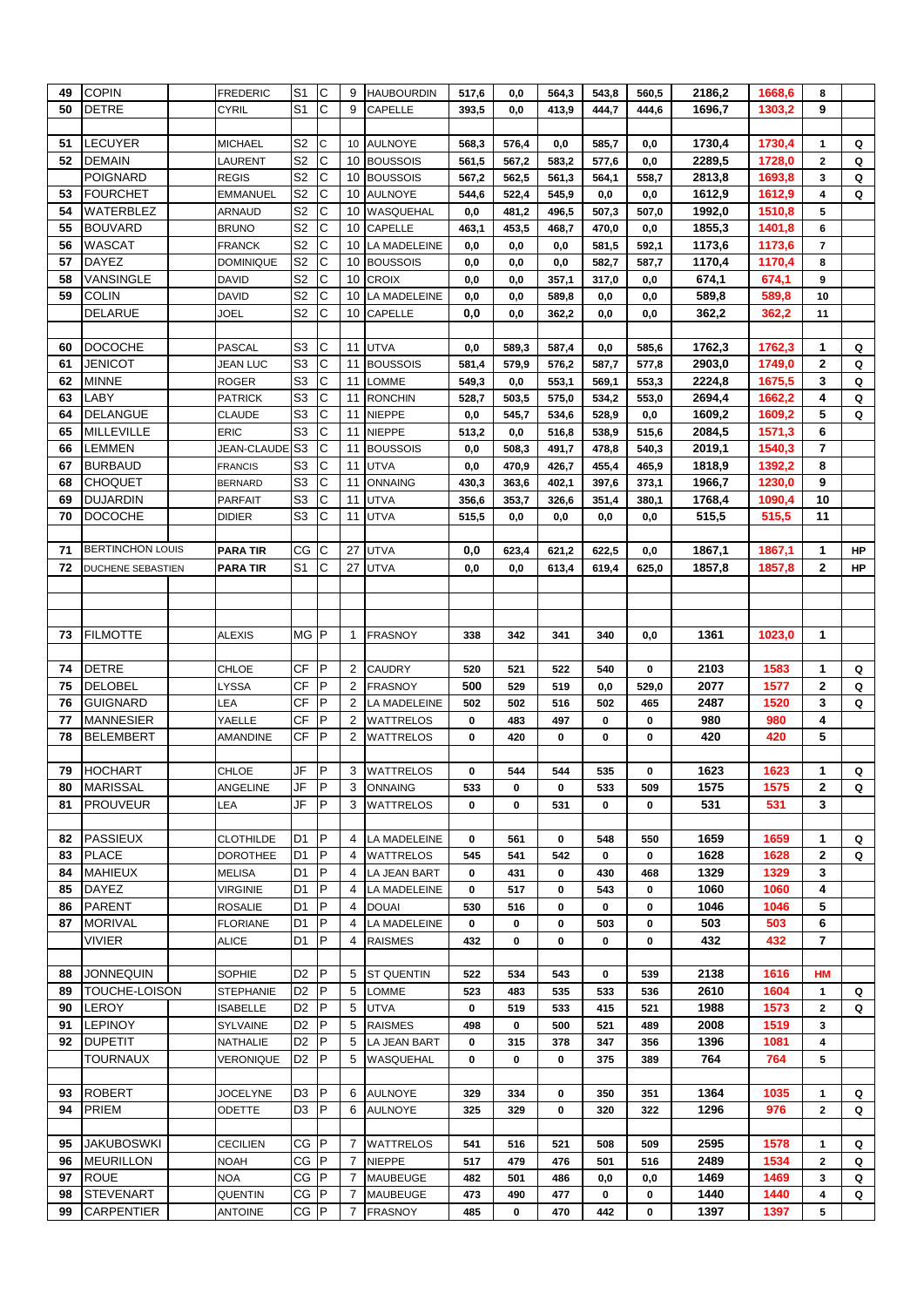| 100 | <b>WAILLEZ</b>                          | <b>MARC</b>                       | CG                   | $\mathsf P$ | 7              | WASQUEHAL                          | 0                              | 443                              | 419                            | 450                            | 455                            | 1767         | 1348         | 6                       |   |
|-----|-----------------------------------------|-----------------------------------|----------------------|-------------|----------------|------------------------------------|--------------------------------|----------------------------------|--------------------------------|--------------------------------|--------------------------------|--------------|--------------|-------------------------|---|
| 101 | <b>ROUSSEL</b>                          | <b>JESSY</b>                      | CG                   | IP          | $\overline{7}$ | LA JEAN BART                       | 0                              | 551                              | 0                              | 560                            | 0                              | 1111         | 1111         | $\overline{7}$          |   |
| 102 | <b>FILMOTTE</b>                         | <b>NICOLAS</b>                    | СG                   | P           | 7              | <b>FRASNOY</b>                     | 493                            | 502                              | 0                              | $\bf{0}$                       | $\mathbf 0$                    | 995          | 995          | 8                       |   |
|     |                                         |                                   |                      | P           |                |                                    |                                |                                  |                                |                                |                                |              |              |                         |   |
| 103 | <b>BOUTRY</b>                           | <b>GWENDAL</b>                    | CG                   |             | 7              | <b>MAUBEUGE</b>                    | 0                              | 0                                | 417                            | 410                            | $\mathbf 0$                    | 827          | 827          | 9                       |   |
|     |                                         |                                   |                      |             |                |                                    |                                |                                  |                                |                                |                                |              |              |                         |   |
| 104 | <b>LANCIAUX</b>                         | ARTHUR                            | JG                   | P           | 8              | <b>CAUDRY</b>                      | 528                            | 526                              | 523                            | 510                            | 531                            | 2618         | 1585         | 1                       | Q |
| 105 | <b>FILMOTTE</b>                         | <b>ANTOINE</b>                    | JG                   | P           | 8              | <b>FRASNOY</b>                     | 489                            | 0                                | 511                            | 507                            | $\mathbf 0$                    | 1507         | 1507         | $\mathbf{2}$            | Q |
|     |                                         |                                   |                      |             |                |                                    |                                |                                  |                                |                                |                                |              |              |                         |   |
| 107 | <b>LECLERCQ</b>                         | JEROME                            | S <sub>1</sub>       | P           | 9              | LA MADELEINE                       | 549                            | 0                                | 0                              | 567                            | 575                            | 1691         | 1691         | $\mathbf{1}$            | Q |
|     |                                         |                                   |                      |             |                |                                    |                                |                                  |                                |                                |                                |              |              |                         |   |
| 108 | <b>MONDO</b>                            | <b>JEREMY</b>                     | S <sub>1</sub>       | P           | 9              | LA MADELEINE                       | 553                            | 0                                | 549                            | 557                            | $\mathbf 0$                    | 1659         | 1659         | $\mathbf{2}$            | Q |
| 109 | <b>PRIOVILLE</b><br><b>TOUINET</b>      | LAURENT                           | S1<br>S1             | ΤP<br>P     | 9              | <b>CTPN DUNK</b>                   | 556                            | $\overline{\mathbf{0}}$          | 534                            | 541                            | 532                            | 2163<br>2084 | 1631         | 3                       | Q |
| 110 | 111 IDECORNET                           | <b>GREGORY</b>                    |                      | P           | 9<br>9         | WASQUEHAL                          | $\overline{\mathbf{0}}$<br>515 | 500<br>$\overline{\mathfrak{o}}$ | 534<br>524                     | 525<br>535                     | 525<br>511                     | 2085         | 1584<br>1574 | 4<br>5                  | Q |
| 112 | <b>FOURNIER</b>                         | <b>SIMON</b><br><b>REMY</b>       | S1<br>S1             | P           | 9              | <b>TRITH</b><br><b>CTPN DUNK</b>   | 512                            | 514                              | 529                            | $\overline{\mathbf{0}}$        | $\mathbf 0$                    | 1555         | 1555         | 6                       |   |
|     | 113   WILLERVAL                         | <b>AURELIEN</b>                   | S1                   | P           | 9              | ONNAING                            | 529                            | 503                              | 507                            | 514                            | $\overline{\mathbf{0}}$        | 2053         | 1550         | 7                       |   |
|     | 114 ILANGLET                            | <b>THOMAS</b>                     | S1                   | P           | 9              | <b>CTPN DUNK</b>                   | 512                            | 518                              | 510                            | 514                            | 491                            | 2545         | 1544         | $\overline{\mathbf{8}}$ |   |
| 115 | <b>HUMEL</b>                            | THOMAS                            | S1                   | P           | 9              | WASQUEHAL                          | 518                            | 512                              | 503                            | 507                            | 512                            | 2552         | 1542         | 9                       |   |
| 116 | <b>ISAUVAGE</b>                         | <b>NICOLAS</b>                    | S1                   | P           | 9              | <b>PERENCHIES</b>                  | 0                              | 510                              | 492                            | 519                            | 502                            | 2023         | 1531         | 10                      |   |
|     | 117 DOOM                                | <b>JONATHAN</b>                   | 'S1                  | P           | 9              | <b>RONCHIN</b>                     | 507                            | 490                              | 521                            | $\overline{\mathfrak{o}}$      | $\overline{\mathfrak{o}}$      | 1518         | 1518         | 11                      |   |
|     | 118 BELEMBERT                           | <b>FABIEN</b>                     | S1                   | Р           | 9              | <b>WATTRELOS</b>                   | $\overline{\mathbf{0}}$        | $\overline{\mathbf{0}}$          | 502                            | 509                            | 505                            | 1516         | 1516         | 12                      |   |
| 119 | <b>WAILLEZ</b>                          | <b>SEBASTIEN</b>                  | S <sub>1</sub>       | P           | 9              | WASQUEHAL                          | 0                              | 492                              | 504                            | 466                            | 513                            | 1975         | 1509         | 13                      |   |
|     | 120 CHER                                | <b>JEAN-HUGES</b>                 | S <sub>1</sub>       | P           | 9              | <b>ARMENTIERES</b>                 | $\overline{\mathbf{0}}$        | 482                              | 494                            | 510                            | 464                            | 1950         | 1486         | 14                      |   |
| 121 | <b>CARON</b>                            | <b>CHARLIE</b>                    | S1                   | P           | 9              | LA MADELEINE                       | 472                            | 488                              | 468                            | $\overline{\mathbf{0}}$        | $\overline{\mathbf{0}}$        | 1428         | 1428         | 15                      |   |
| 122 | <b>SIMEON</b>                           | <b>ANTONIO</b>                    | S1                   | P           | 9              | <b>ATVH</b>                        | $\overline{\mathbf{0}}$        | 486                              | 461                            | 474                            | $\overline{\mathbf{0}}$        | 1421         | 1421         | 16                      |   |
|     | 123   MAYO ALEGRE                       | JEREMY                            | S1                   | ΙP          | 9              | <b>CROIX</b>                       | 396                            | 448                              | 470                            | 463                            | $\mathbf 0$                    | 1777         | 1381         | 17                      |   |
|     | 124 LAGAIZE                             | <b>MAXIME</b>                     | S1                   | P           | 9              | <b>DOUAI</b>                       | 529                            | $\overline{\mathbf{0}}$          | $\overline{\mathbf{0}}$        | 541                            | $\overline{\mathbf{0}}$        | 1070         | 1070         | 18                      |   |
|     | <b>125 IFRANCOIS</b>                    | <b>DAVID</b>                      | S1                   | P           | 9              | LA MADELEINE                       | $\overline{\mathbf{0}}$        | $\overline{\mathfrak{o}}$        | 505                            | 541                            | $\overline{\mathbf{0}}$        | 1046         | 1046         | 19                      |   |
|     | <b>126 IMAUGNIE</b>                     | <b>GUILLAUME</b>                  | S <sub>1</sub>       | Р           | 9              | <b>DOUAI</b>                       | 505                            | 496                              | $\overline{\mathfrak{o}}$      | $\overline{\mathbf{0}}$        | $\overline{\mathfrak{o}}$      | 1001         | 1001         | $\overline{20}$         |   |
| 127 | <b>HOUATMIA</b>                         | <b>HALIM</b>                      | S1                   | P           | 9              | <b>WATTRELOS</b>                   | $\overline{\mathbf{0}}$        | $\overline{\mathbf{0}}$          | 489                            | 494                            | $\overline{\mathbf{0}}$        | 983          | 983          | $\overline{21}$         |   |
| 128 | <b>GONSSE</b>                           | <b>FRANCK</b><br><b>JULIEN</b>    | S1<br>S1             | P<br>P      | 9<br>9         | LA JEAN BART<br>WASQUEHAL          | 493                            | 466                              | $\overline{\mathbf{0}}$        | $\overline{\mathbf{0}}$<br>481 | $\overline{\mathbf{0}}$<br>450 | 959<br>931   | 959<br>931   | 22<br>23                |   |
|     | <b>129 IDELFAUX-DOCHE</b><br>130 ILARDY | <b>MAXIME</b>                     | S <sub>1</sub>       | P           | 9              | <b>LA MADELEINE</b>                | O<br>0                         | $\overline{\mathbf{0}}$<br>0     | $\overline{\mathbf{0}}$<br>0   | 545                            | $\mathbf 0$                    | 545          | 545          | 24                      |   |
| 131 | <b>DEMENEZ</b>                          | <b>NICOLAS</b>                    | S1                   | P           | 9              | <b>RONCHIN</b>                     | 458                            | 0                                | 0                              | 0                              | $\overline{\mathbf{0}}$        | 458          | 458          | 25                      |   |
|     | JOSS                                    | <b>QUENTIN</b>                    | S1                   | P           | 9              | LA JEAN BART                       | 437                            | $\overline{\mathbf{0}}$          | $\overline{\mathfrak{o}}$      | $\overline{\mathbf{0}}$        | $\overline{\mathbf{0}}$        | 437          | 437          | 26                      |   |
|     | <b>NOUGAB</b>                           | <b>KAREEM</b>                     | S1                   | P           | 9              | LA MADELEINE                       | $\overline{\mathbf{0}}$        | $\overline{\mathfrak{o}}$        | 431                            | $\overline{\mathfrak{o}}$      | $\overline{\mathfrak{o}}$      | 431          | 431          | 27                      |   |
|     |                                         |                                   |                      |             |                |                                    |                                |                                  |                                |                                |                                |              |              |                         |   |
|     | <b>132 ALYS</b>                         | <b>CORENTIN</b>                   | S <sub>2</sub>       | Р           |                | 10 <b>FRASNOY</b>                  | 561                            | 556                              | 568                            | 560                            | 549                            | 2794         | 1689         | 1                       | Q |
|     | 133 ILEFEBVRE                           | <b>HUBERT</b>                     | S2                   | P           |                | 10 CAUDRY                          | 532                            | 552                              | 556                            | 552                            | 546                            | 2738         | 1660         | 2                       | Q |
|     | 134 IFREZIN                             | <b>ERIC</b>                       | S2                   | P           |                | 10 LA MADELEINE                    | $\overline{\mathbf{0}}$        | 545                              | $\overline{\mathbf{0}}$        | 555                            | 547                            | 1647         | 1647         | 3                       | Q |
|     | 135 <b>IDEHON</b>                       | <b>BERNARD</b>                    | S <sub>2</sub>       | P           | 10             | <b>CAUDRY</b>                      | 552                            | 534                              | $\overline{\mathbf{0}}$        | 539                            | 537                            | 2162         | 1628         | 4                       | Q |
| 136 | <b>ILHOIR</b>                           | <b>PATRICE</b>                    | S2                   | P           | 10             | <b>CAUDRY</b>                      | 432                            | 532                              | 541                            | 540                            | 547                            | 2592         | 1628         | 5                       | Q |
|     | 137 ILANTOINE                           | <b>DIDIER</b>                     | S2                   | P           | 10             | <b>AULNOYE</b>                     | 535                            | 532                              | 538                            | 541                            | 546                            | 2692         | 1625         | 6                       | Q |
| 138 | <b>ICROUX</b>                           | <b>PATRICE</b>                    | S <sub>2</sub>       | P           | 10             | <b>LA MADELEINE</b>                | 0                              | 0                                | 550                            | 533                            | 537                            | 1620         | 1620         | 7                       | Q |
|     | <b>139 IMATHYS</b>                      | <b>DOMINIQUE</b>                  | S2                   | P           | 10             | <b>LA JEAN BART</b>                | 523                            | 540                              | 513                            | 535                            | 520                            | 2631         | 1598         | 8                       |   |
|     | 140 IMANNESSIER                         | <b>FABIEN</b>                     | S2                   | Р           |                | 10 WATTRELOS                       | $\overline{\mathbf{0}}$        | 489                              | 534                            | 532                            | 531                            | 2086         | 1597         | 9                       |   |
| 142 | VUYLSTEKER                              | <b>YVES</b>                       | S2                   | P<br>P      | 10             | <b>CROIX</b>                       | 534                            | 534                              | 529<br>$\overline{\mathbf{0}}$ | 526                            | $\overline{\mathbf{0}}$        | 2123<br>2103 | 1597         | 10<br>11                |   |
| 144 | 143 ACCART<br><b>DESRUCQUES</b>         | <b>BRUNO</b><br>GUY               | S2<br>S <sub>2</sub> | P           | 10<br>10       | <b>CTPN DUNK</b><br><b>RAISMES</b> | 514<br>527                     | 511<br>528                       | 529                            | 530<br>529                     | 548<br>514                     | 2627         | 1592<br>1586 | 12                      |   |
|     | 145 ICOURTIN                            | <b>DOMINIQUE</b>                  | S2                   | P           |                | 10 LE CATEAU                       | 533                            | 517                              | 513                            | 532                            | 516                            | 2611         | 1582         | 13                      |   |
|     | 146 PAUCHET                             | <b>RICHARD</b>                    | S2                   | ℡           |                | 10 357 ROUBAIX                     | 532                            | 520                              | $\overline{\mathfrak{o}}$      | 527                            | $\overline{\mathbf{0}}$        | 1579         | 1579         | 14                      |   |
|     | 147 MAHON                               | SAMUEL                            | S <sub>2</sub>       | P           |                | 10 ATVH                            | 492                            | 507                              | 533                            | 514                            | 525                            | 2571         | 1572         | 15                      |   |
|     | 148 ILELEU                              | <b>PASCAL</b>                     | S2                   | P           |                | 10 LA MADELEINE                    | $\overline{\mathbf{0}}$        | 531                              | 519                            | 517                            | 521                            | 2088         | 1571         | 16                      |   |
|     | 149 BOURLET                             | <b>CEDRIC</b>                     | S2                   | P           | 10             | <b>TRITH</b>                       | 543                            | 502                              | 517                            | 508                            | $\overline{\mathbf{0}}$        | 2070         | 1568         | 17                      |   |
|     | 150 IGELE                               | <b>FRANCK</b>                     | S2                   | P           | 10             | LA MADELEINE                       | $\overline{\mathbf{0}}$        | $\overline{\mathbf{0}}$          | 511                            | 536                            | 521                            | 1568         | 1568         | 18                      |   |
| 151 | <b>COULON</b>                           | <b>LIONEL</b>                     | S2                   | P           | 10             | <b>CAPELLE</b>                     | 505                            | 527                              | 514                            | 507                            | 526                            | 505          | 1567         | 19                      |   |
|     | 152 ILEPINOY                            | CHRISTOPHE <sup>1</sup> S2        |                      | P           |                | 10 RAISMES                         | 522                            | 0                                | 521                            | 522                            | 513                            | 2078         | 1565         | 20                      |   |
|     | 153 IGABELLE                            | <b>JEAN-MARC</b>                  | S2                   | P           |                | 10   ONNAING                       | 517                            | 520                              | 523                            | $\overline{\mathfrak{o}}$      | 521                            | 2081         | 1564         | 21                      |   |
|     | 154 HOCHART                             | <b>JEAN-CHARLE S2</b>             |                      | P           | 10             | <b>WATTRELOS</b>                   | 0                              | 500                              | 499                            | 523                            | 538                            | 2060         | 1561         | 22                      |   |
|     | 155 BUISINE                             | <b>CHRISTOPHE</b>                 | S2                   | P           | 10             | <b>ATVH</b>                        | 531                            | 0                                | 501                            | 509                            | 520                            | 2061         | 1560         | 23                      |   |
|     | 156 BEAUVARLET                          | <b>ERIC</b>                       | S2                   | Р           | 10             | WASQUEHAL<br><b>ARMENTIERES</b>    | 519                            | 506                              | 524                            | 502                            | 509                            | 2560         | 1552         | 24                      |   |
|     | 157 IDUJARDIN                           | <b>PHILIPPE</b><br><b>ANTHONY</b> | S2<br>S <sub>2</sub> | P<br>P      | 10<br>10       | <b>HAUBOURDIN</b>                  | 519                            | 503                              | 487                            | $\overline{\mathbf{0}}$<br>517 | 527                            | 2036<br>2028 | 1549<br>1540 | 25<br>26                |   |
|     | 158 BALLENGHIEN<br>159 ITHIEBAUX        | <b>LILYAN</b>                     | S2                   | P           |                | 10 AVESNES                         | 0<br>499                       | 517<br>489                       | 506<br>514                     | 515                            | 488<br>$\overline{\mathbf{0}}$ | 2017         | 1528         | 27                      |   |
|     | 160 BALLIGAND                           | <b>ERIC</b>                       | S2                   | Ρ           |                | 10 AULNOYE                         | 476                            | 518                              | 504                            | 500                            | $\overline{\mathfrak{o}}$      | 1998         | 1522         | 28                      |   |
|     | 161   BERLEMONT                         | SEBASTIEN                         | S2                   | P           | 10             | <b>CROIX</b>                       | 506                            | 477                              | 510                            | 497                            | 505                            | 2495         | 1521         | 29                      |   |
|     | 162 BASSET                              | <b>NOEL</b>                       | S <sub>2</sub>       | P           | 10             | <b>TRITH</b>                       | 502                            | 493                              | 506                            | 511                            | 0                              | 2012         | 1519         | 30                      |   |
|     | <b>163 LANCIAUX</b>                     | <b>PATRICE</b>                    | S2                   | Р           | 10             | <b>CAUDRY</b>                      | 498                            | $\overline{\mathbf{0}}$          | 511                            | 500                            | 481                            | 1990         | 1509         | 31                      |   |
|     | 164 IPEYRON                             | <b>THIERRY</b>                    | S2                   | P           | 10             | 357 ROUBAIX                        | 517                            | 488                              | $\overline{\mathbf{0}}$        | 499                            | $\overline{\mathbf{0}}$        | 1504         | 1504         | 32                      |   |
|     | 165 ICOUTY                              | JEAN-PIERRE <sup>1</sup> S2       |                      | Р           | 10             | <b>CAUDRY</b>                      | 484                            | 494                              | 471                            | 470                            | 482                            | 2401         | 1460         | 33                      |   |
|     | 166 DUQUESNE                            | <b>BENOIT</b>                     | S2                   | P           |                | 10 CROIX                           | 473                            | 464                              | 505                            | $\bf{0}$                       | 482                            | 1924         | 1460         | 34                      |   |
|     | <b>167 IDEMULLE</b>                     | <b>THIERRY</b>                    | S2                   | P           | 10             | <b>WASQUEHAL</b>                   | 449                            | 475                              | 467                            | 453                            | 512                            | 2356         | 1454         | 35                      |   |
|     | 169 FONTAINE                            | ALAIN                             | S2                   | P           | 10             | LA MADELEINE                       | $\overline{\mathbf{0}}$        | 449                              | 480                            | 482                            | 492                            | 1903         | 1454         | 36                      |   |
|     | <b>170 INOEL</b>                        | <b>ERIC</b>                       | S <sub>2</sub>       | P           | 10             | <b>RAISMES</b>                     | 470                            | 0                                | 469                            | 482                            | 490                            | 1911         | 1442         | 37                      |   |
|     | <b>171 DAMIENS</b>                      | <b>JEAN-PIERRE</b>                | S <sub>2</sub>       | P           | 10             | <b>ATVH</b>                        | 471                            | 0                                | 478                            | 474                            | 463                            | 1886         | 1423         | 38                      |   |
|     | <b>172 BEAUSSIRE</b>                    | <b>DOMINIQUE</b>                  | S2                   | Р           |                | 10 CAPELLE                         | 380                            | 494                              | 471                            | 0                              | 448                            | 1793         | 1413         | 39                      |   |
|     | 173 SCHREVELLE                          | <b>GREGORY</b>                    | S2                   | P           |                | 10 CTPN DUNK                       | 427                            | $\overline{\mathfrak{o}}$        | $\overline{\mathfrak{o}}$      | 479                            | 454                            | 1360         | 1360         | 40                      |   |
|     | <b>174 BEAUSSIRE</b>                    | <b>DIDIER</b>                     | S2                   | P           | 10             | <b>CAPELLE</b>                     | 452                            | 453                              | 445                            | 419                            | 0                              | 1769         | 1350         | 41                      |   |
|     | 175 FARRUGIA                            | <b>JEAN-FRANCOIS S2</b>           |                      | Р           | 10             | ARMENTIERES                        | 417                            | 436                              | 443                            | 373                            | 401                            | 2070         | 1296         | 42                      |   |
|     | 176 ILECORNE                            | <b>FREDDY</b>                     | S2                   | Р           | 10             | <b>RONCHIN</b>                     | 545                            | 539                              | $\overline{\mathfrak{o}}$      | $\overline{\mathfrak{o}}$      | $\overline{\mathfrak{o}}$      | 1084         | 1084         | 43                      |   |
|     | <b>177 DAYEZ</b>                        | <b>DOMINIQUE</b>                  | S2<br>S <sub>2</sub> | P<br>P      |                | 10 BOUSSOIS                        | $\overline{\mathbf{0}}$        | 544<br>229                       | 533                            | $\overline{\mathbf{0}}$        | $\overline{\mathbf{0}}$        | 1077<br>840  | 1077         | 44<br>45                |   |
|     | 178 ILOISON<br>179 ISTIEVENART          | <b>MARC</b><br><b>JEROME</b>      | S2                   | ΤP          | 10             | <b>LOMME</b><br>10 MAUBEUGE        | 307<br>416                     | 380                              | 304<br>0                       | 0<br>$\overline{\mathbf{0}}$   | 0<br>$\overline{\mathbf{0}}$   | 796          | 840<br>796   | 46                      |   |
|     | 180 HAAZZAN                             | <b>FRANCK</b>                     | S2                   | P           |                | 10 ESCAUDAIN                       | 533                            | $\overline{\mathbf{0}}$          | $\overline{\mathbf{0}}$        | $\overline{\mathbf{0}}$        | $\overline{\mathbf{0}}$        | 533          | 533          | 47                      |   |
|     |                                         |                                   |                      |             |                |                                    |                                |                                  |                                |                                |                                |              |              |                         |   |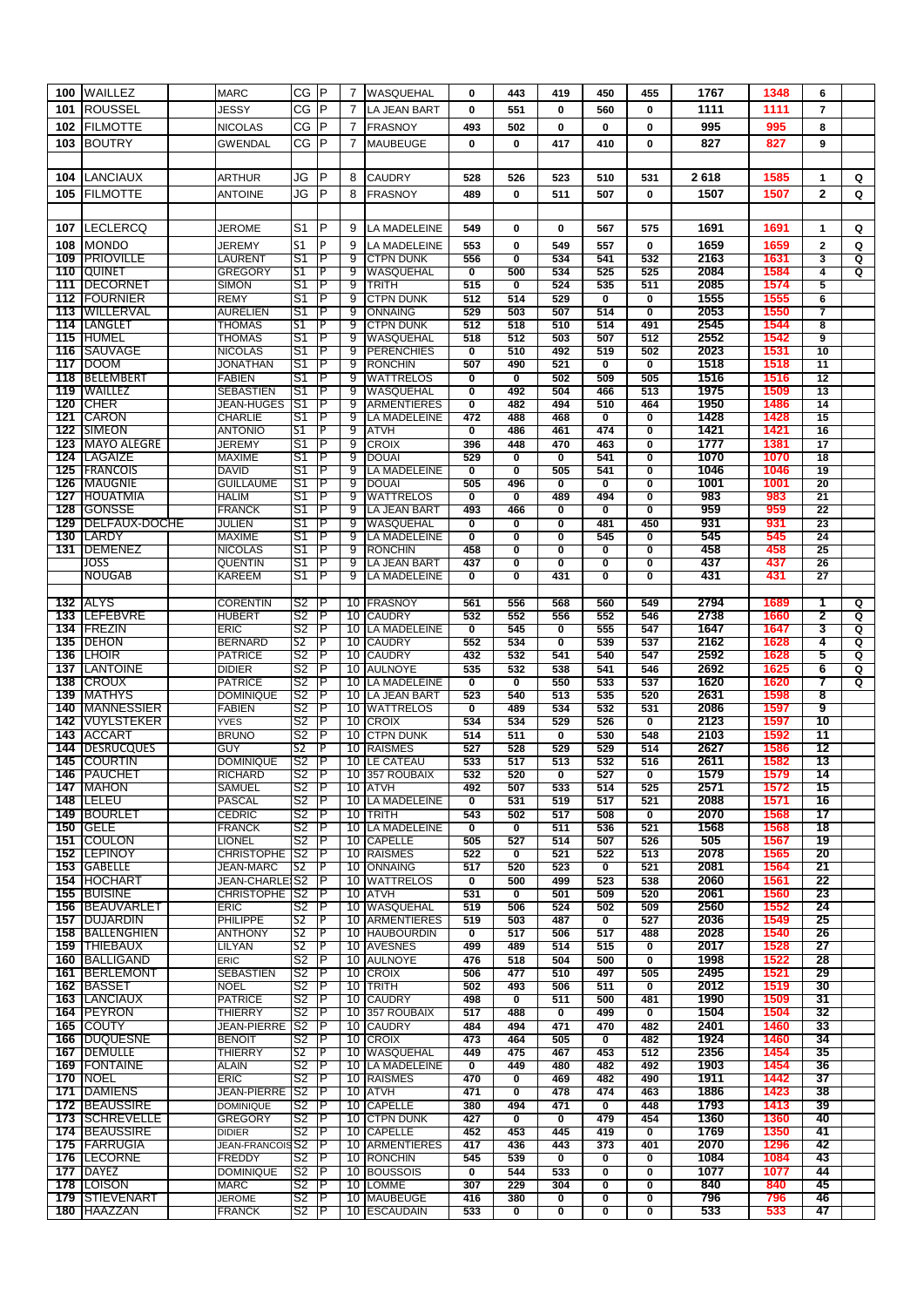|     | 181 SZYBOWICZ               | LAURENT               | S2             | ΤP       |      | 10 JUTVA            | O                         | 507                       | O                       | $\overline{\mathbf{0}}$   | O                         | 507  | 507  | 48 |                         |
|-----|-----------------------------|-----------------------|----------------|----------|------|---------------------|---------------------------|---------------------------|-------------------------|---------------------------|---------------------------|------|------|----|-------------------------|
| 182 | LAURENT                     | LILIAN                | S2             | P        | 10   | <b>LE CATEAU</b>    | 506                       | $\overline{\mathbf{0}}$   | Ō                       | Ō                         | $\overline{\mathbf{0}}$   | 506  | 506  | 49 |                         |
| 183 | <b>GUERIN</b>               | <b>BENOIT</b>         | S2             | P        | 10   | <b>LA MADELEINE</b> | 0                         | Ō                         | 494                     | 0                         | 0                         | 494  | 494  | 50 |                         |
|     | 184 RAMONT                  | <b>PASCAL</b>         | S2             | ΤP       |      | 10 LA JEAN BART     | $\overline{\mathfrak{o}}$ | 486                       | Ō                       | O                         | Ō                         | 486  | 486  | 51 |                         |
|     | 185 COEUCHE                 | <b>BRUNO</b>          | S2             | P        | 10   | <b>ARMENTIERES</b>  | 484                       | $\overline{\mathbf{0}}$   | Ō                       | $\overline{\mathbf{0}}$   | Ō                         | 484  | 484  | 52 |                         |
|     | 186  LENGLET                | <b>ARNAUD</b>         | S2             | P        | 10   | <b>DOUAI</b>        | 449                       | Ō                         | Ō                       | Ō                         | $\overline{\mathbf{0}}$   | 449  | 449  | 53 |                         |
|     | 187 IVINCOURT               | <b>STEPHANE</b>       | S2             | ΤP       |      | 10 CAPELLE          | 369                       | $\overline{\mathbf{0}}$   | Ō                       | $\overline{\mathbf{0}}$   | $\overline{\mathfrak{o}}$ | 369  | 369  | 54 |                         |
|     | <b>DELARUE</b>              | JOEL                  | S2             | ΙP       | 10   | <b>CAPELLE</b>      | Ō                         | Ō                         | Ō                       | Ō                         | 366                       | 369  | 366  | 55 |                         |
|     | 106 DEBAQUE                 | <b>FRANCIS</b>        | S2             | P        | 10   | <b>WATTRELOS</b>    | Ō                         | $\overline{\mathbf{0}}$   | 305                     | $\overline{\mathbf{0}}$   | $\overline{\mathfrak{o}}$ | 305  | 305  | 56 |                         |
|     |                             |                       |                |          |      |                     |                           |                           |                         |                           |                           |      |      |    |                         |
|     | 188 DRUART                  | <b>JEAN MICHEL</b>    | S3             | P        |      | 11 <b>FRASNOY</b>   | 564                       | 556                       | 561                     | 560                       | 553                       | 2794 | 1685 | 1  | ଦ                       |
|     | 189 IZANATTA                | YVES                  | S3             | P        | 11   | <b>MAUBEUGE</b>     | 538                       | 530                       | 548                     | 535                       | 526                       | 2677 | 1621 | 2  | $\overline{\mathtt{Q}}$ |
|     |                             |                       |                | P        |      |                     | 527                       | 545                       |                         | 528                       |                           |      | 1600 | 3  |                         |
|     | 190 RICHEZ                  | <b>GEORGES</b>        | S3             |          | 11   | <b>TRITH</b>        |                           |                           | $\overline{\mathbf{0}}$ |                           | 500                       | 2100 | 1592 | 4  | Q                       |
|     | 191 BECQUET                 | <b>JEAN-MARIE</b>     | S3             | ΙP       | 11   | <b>CAUDRY</b>       | 514                       | 534                       | 544                     | $\overline{\mathfrak{o}}$ | $\overline{\mathfrak{o}}$ | 1592 |      |    | ଦ                       |
|     | 192 BULTEZ                  | JOSE                  | S3             | P        | 11   | <b>TRITH</b>        | 532                       | 529                       | Ō                       | 519                       | 525                       | 2105 | 1586 | 5  | Q                       |
|     | 193 ILECOMTE                | <b>PATRICK</b>        | S3             | <b>P</b> | 11   | <b>RAISMES</b>      | $\overline{\mathbf{0}}$   | 531                       | $\overline{\mathbf{0}}$ | 534                       | 511                       | 1576 | 1576 | 6  | Q                       |
|     | <b>194 IDEDONCKER</b>       | <b>PASCAL</b>         | S <sub>3</sub> | P        | 11   | <b>ONNAING</b>      | 496                       | 528                       | 527                     | 518                       | 510                       | 2579 | 1573 | 7  | Q                       |
|     | <b>195 BONY</b>             | <b>JEAN-MICHEL</b>    | S3             | P        | 11   | <b>LA JEAN BART</b> | 523                       | 514                       | 511                     | $\overline{\mathbf{0}}$   | $\overline{\mathbf{0}}$   | 1548 | 1548 | 8  |                         |
|     | 196 CRAPS                   | <b>BRUNO</b>          | S3             | P        | 11   | <b>NIEPPE</b>       | 519                       | 513                       | 513                     | 500                       | 506                       | 2551 | 1545 | 9  |                         |
| 197 | <b>PAMART</b>               | ANDRE                 | S3             | Р        | 11   | <b>AVESNES</b>      | Ō                         | Ō                         | 523                     | 516                       | 503                       | 1542 | 1542 | 10 |                         |
|     | 198   DEMET                 | <b>BERNARD</b>        | S3             | ΙP       | 11   | <b>LA MADELEINE</b> | 492                       | 508                       | 522                     | 509                       | 505                       | 2536 | 1539 | 11 |                         |
| 199 | <b>CARDOSO</b>              | <b>DOMINIQUE</b>      | S <sub>3</sub> | P        | 11   | <b>PREUX</b>        | $\overline{\mathbf{0}}$   | 502                       | 501                     | 530                       | 505                       | 2038 | 1537 | 12 |                         |
| 200 | <b>JONNEQUIN</b>            | <b>BERNARD</b>        | S3             | Р        | 11   | <b>RAISMES</b>      | 483                       | 517                       | 491                     | $\overline{\mathfrak{o}}$ | 520                       | 2011 | 1528 | 13 |                         |
|     | 201 BOZO                    | <b>GYORGI</b>         | S3             | P        | 11   | <b>MAUBEUGE</b>     | 499                       | 507                       | 513                     | $\overline{\mathbf{0}}$   | $\overline{\mathbf{0}}$   | 1519 | 1519 | 14 |                         |
|     | 202 THOORIS                 | PIERRE                | S <sub>3</sub> | Ъ        | 11   | <b>LA JEAN BART</b> | 497                       | 471                       | 494                     | 517                       | 492                       | 2471 | 1508 | 15 |                         |
|     | 203 SCHOON                  | <b>CHRISTIAN</b>      | S3             | Р        | 11   | WASQUEHAL           | $\overline{\mathbf{0}}$   | 487                       | $\overline{\mathbf{0}}$ | 488                       | 519                       | 1494 | 1494 | 16 |                         |
|     | <b>204 IROSSAT</b>          | <b>PHILIPPE</b>       | S3             | P        | 11   | WASQUEHAL           | 507                       | Ō                         | 478                     | 494                       | 489                       | 1968 | 1490 | 17 |                         |
|     | 205 DUBERT                  | <b>PATRICK</b>        | S3             | P        |      | 11 AVESNES          | 490                       | 466                       | 470                     | 491                       | 494                       | 2411 | 1475 | 18 |                         |
|     | <b>206   PAUL</b>           | <b>DANIEL</b>         | S3             | P        | 11   | <b>PREUX</b>        | $\overline{\mathbf{0}}$   | 491                       | 504                     | 480                       | 463                       | 1938 | 1475 | 19 |                         |
|     | 207 COLLINET                | ALAIN                 | S3             | Р        | 11   | LE CATEAU           | 490                       | 493                       | 488                     | 476                       | 482                       | 2429 | 1471 | 20 |                         |
|     | 208 CHASTAING               | <b>ALAIN</b>          | S3             | P        | 11   | LA JEAN BART        | 478                       | 495                       | 482                     | $\overline{\mathfrak{o}}$ | 477                       | 1932 | 1455 | 21 |                         |
|     | 209 REGNIER                 | ANDRE                 | S3             | P        | 11   | <b>TRITH</b>        | 488                       | 472                       | 463                     | 482                       | 454                       | 2359 | 1442 | 22 |                         |
|     | 210 BLANCHET                | THIERRY               | S3             | P        | 11   | <b>NIEPPE</b>       | 468                       | 452                       | 472                     | 474                       | 474                       | 2340 | 1420 | 23 |                         |
|     | 211 ILANGLET                | <b>BRUNO</b>          | S3             | P        | 11   | <b>CTPN DUNK</b>    | 473                       | 469                       | 427                     | 466                       | 449                       | 2284 | 1408 | 24 |                         |
|     | 212 ROCHE                   | LOUIS                 | S3             | P        |      | 11 AVESNES          | $\overline{\mathbf{0}}$   | 456                       | 483                     | 468                       | $\overline{\mathbf{0}}$   | 1407 | 1407 | 25 |                         |
| 213 | <b>DEVIENNE</b>             | YVES                  | S3             | P        | 11   | WASQUEHAL           | 462                       | 419                       | 470                     | 0                         | 437                       | 1788 | 1369 | 26 |                         |
|     | 214 PRIOVILLE               | <b>DOMINIQUE</b>      | S3             | Р        | 11   | <b>CTPN DUNK</b>    | 462                       | $\overline{\mathbf{0}}$   | 414                     | 436                       | 467                       | 1779 | 1365 | 27 |                         |
|     | 215 DEVEMY                  | <b>THIERRY</b>        | S3             | P        | 11   | <b>DOUAI</b>        | 445                       | 442                       | $\overline{\mathbf{0}}$ | 458                       | 0                         | 1345 | 1345 | 28 |                         |
|     | 168 ILEFER                  | <b>BERNARD</b>        | S3             | P        | 11   | <b>CROIX</b>        | 422                       | 440                       | 439                     | 434                       | 424                       | 2159 | 1313 | 29 |                         |
| 216 | <b>HAVEZ</b>                | <b>ADRIEN</b>         | S3             | P        | 11   | <b>NIEPPE</b>       | 427                       | 420                       | 453                     | 431                       | 422                       | 2153 | 1311 | 30 |                         |
|     | 217 <b>IDELPLANCKE</b>      | <b>HERVE</b>          | S3             | ΙP       | 11   | <b>RAISMES</b>      | 426                       | 453                       | 404                     | 421                       | $\overline{\mathbf{0}}$   | 1704 | 1300 | 31 |                         |
|     | 218 IMAUGER                 | <b>DANIEL</b>         | S3             | ΤP       | 11 1 | <b>CROIX</b>        | 433                       | 414                       | 443                     | $\overline{\mathfrak{o}}$ | 423                       | 1713 | 1299 | 32 |                         |
|     | <b>219 ROBERT</b>           | <b>JEAN LOUIS</b>     | S3             | P        | 11   | <b>AULNOYE</b>      | 447                       | 294                       | Ō                       | 455                       | 0                         | 1196 | 1196 | 33 |                         |
|     | 220 ILIONNE                 | <b>JEAN-CLAUDE S3</b> |                | P        | 11   | <b>AVESNES</b>      | 366                       | 410                       | 373                     | 390                       | $\overline{\mathbf{0}}$   | 1539 | 1173 | 34 |                         |
|     | 221 GODFROY                 | PIERRE                | S3             | P        |      | 11 DOUAI            | 553                       | Ō                         | Ō                       | $\overline{\mathbf{0}}$   | 535                       | 1088 | 1088 | 35 |                         |
|     | 222 LAURENT                 | <b>FRANCIS</b>        | S3             | P        | 11   | <b>CTPN DUNK</b>    | 514                       | $\overline{\mathfrak{o}}$ | 501                     | Ō                         | Ō                         | 1015 | 1015 | 36 |                         |
| 223 | PAMART                      | <b>ANDRE</b>          | S3             | P        | 11   | <b>MAUBEUGE</b>     | 506                       | 509                       | $\overline{\mathbf{0}}$ | $\overline{\mathfrak{o}}$ | $\overline{\mathfrak{o}}$ | 1015 | 1015 | 37 |                         |
|     | 224 RAOUL                   | <b>JEAN-LOUIS</b>     | S3             | P        | 11   | <b>LA MADELEINE</b> | 0                         | Ō                         | O                       | 470                       | 463                       | 933  | 933  | 38 |                         |
|     | <b>225 ITRENTESEAUX</b>     | MARC                  | S3             | P        | 11   | <b>WATTRELOS</b>    | $\overline{\mathfrak{o}}$ | 455                       | Ō                       | O                         | 475                       | 930  | 930  | 39 |                         |
| 226 | <b>LABY</b>                 | <b>PATRICK</b>        | S3             | P        | 11   | <b>RONCHIN</b>      | 477                       | $\overline{\mathfrak{o}}$ | Ō                       | $\overline{\mathbf{0}}$   | $\overline{\mathbf{0}}$   | 477  | 477  | 40 |                         |
|     | <b>BAYARD</b>               | <b>HERVE</b>          | S3             | P        | 11   | <b>DOUAI</b>        | 450                       | Ō                         | Ō                       | $\overline{\mathfrak{o}}$ | $\overline{\mathbf{0}}$   | 450  | 450  | 41 |                         |
|     | DA SILVA                    | <b>ADRIANO</b>        | S3             | ΤP       | 11   | <b>CROIX</b>        | $\overline{\mathfrak{o}}$ | $\overline{\mathfrak{o}}$ | Ō                       | 392                       | $\overline{\mathfrak{o}}$ | 392  | 392  | 42 |                         |
|     |                             |                       |                |          |      |                     |                           |                           |                         |                           |                           |      |      |    |                         |
|     |                             |                       |                |          |      |                     |                           |                           |                         |                           |                           |      |      |    |                         |
|     | <b>227 IDUYTSCHE PASCAL</b> | <b>PARA TIR</b>       | S3             | ΙP       |      | 13 CAPELLE          | 420                       | 433                       | 437                     | 429                       | 461                       | 2180 | 1331 | 1  | Q                       |